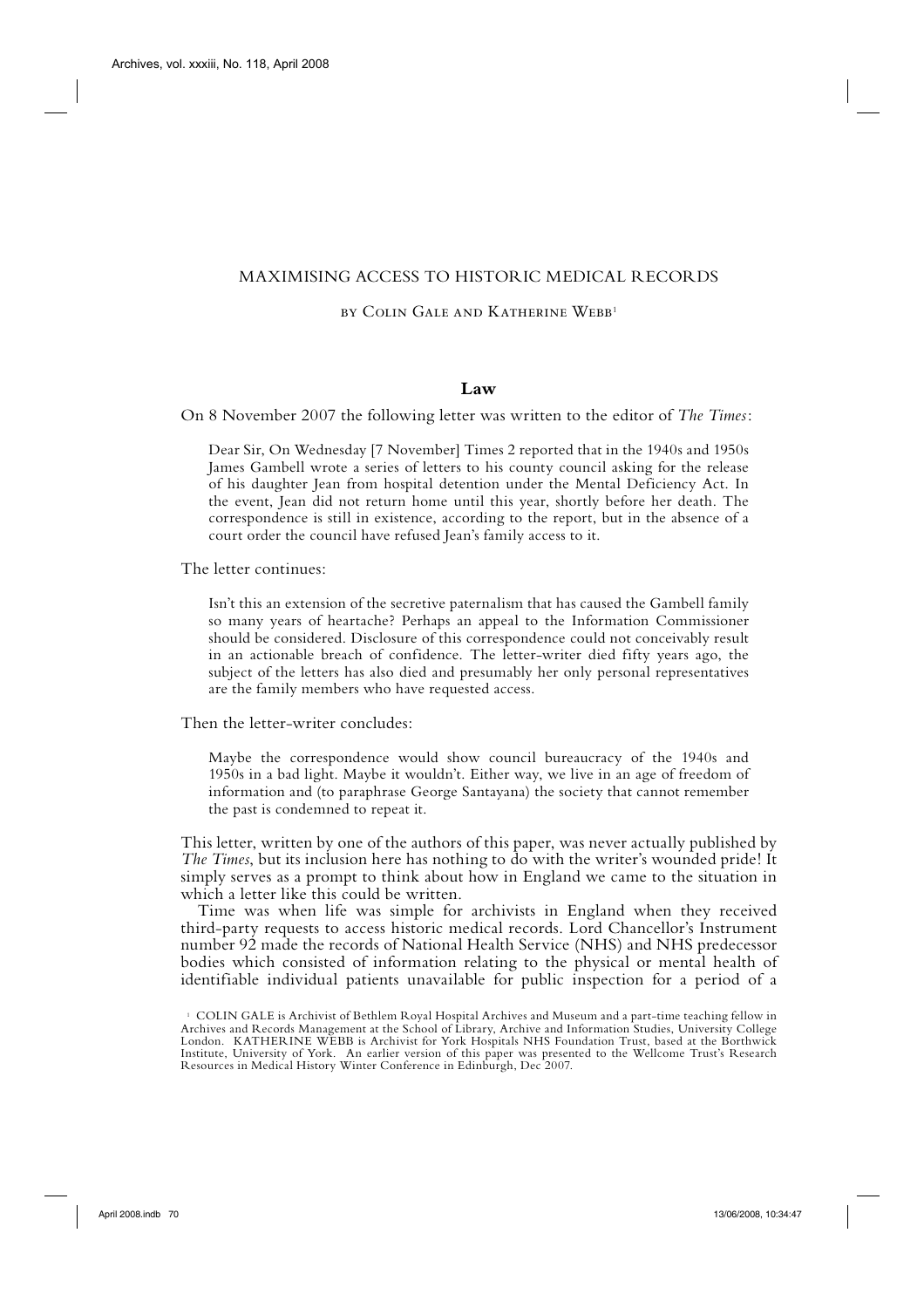hundred years after the last date on the record. The Public Records Act gave power to the Lord Chancellor to issue such instruments and the only part archivists had to play was to locate the last date on the record and do their sums. If the record was older than a hundred years, then archivists could permit third-party access; if it wasn't, they couldn't. The only authority that could permit privileged access to more recent records was the health authority responsible for the creation of the record. This was a system of discretionary privileged access, governed by Health Memorandum guidance dating from 1961 that read in part:

Hospital authorities should exercise the greatest discretion in granting such permission in the case of medical records and other documents containing information about patients. It is advised that they should require from persons seeking such permission a signed undertaking not to identify any individual patient's case by name in any work resulting from such research.2

This route of access predated and was never entirely superseded by, the research access provisions of section 60 of the Health and Social Care Act 2001.

But the Freedom of Information Act repealed the part of the Public Records Act which gave the Lord Chancellor power to issue such instruments and consequently all the instruments and guidance that had been issued lost their legal force overnight. Since the start of 2005 the people of England have been in a brave new world. The hundred-year rule is dead and third-party access to NHS and NHS predecessor medical records is now governed by the Freedom of Information Act and its various exemptions. Moreover, responsibility for deciding how to respond to access requests now falls clearly on the shoulders of the record-holder rather than the record-creator. It is important that these things are stated, we believe, in light of the assumption that is currently widespread among archive professionals and archive users alike that the hundred year closure period on medical records is still in place, along with the provisions for applying for privileged access to the record-creating health authority. In a recent issue of the *Journal of the Society of Archivists*, for example, the authors of a report on access restrictions in force across Europe state that 'in the UK, the [maximum] closure period for medical records [is] 100 years from the time of the creation of the document and this remains unchanged by the new Freedom of Information Act'.<sup>3</sup> To be fair, the authors are Estonian archivists who have in good faith relied upon information provided to them and the article demonstrates a degree of knowledge about access to medical records in Estonia and the rest of the European Union that we can only envy. However, they are mistaken about the present state of affairs in post-Freedom of Information Act England.

Does this change in access regime represent a challenge to archivists in the UK public sector? It certainly does – they must become intimately acquainted with the Freedom of Information Act. They must learn to love it, so to speak. And they must reconcile themselves to making decisions in response to access provisions on a caseby-case basis without the reassurance of a blanket hundred-year rule, or a refer-it-tosomeone-else-for-them-to-make-the-decision rule. Does the change represent a threat to the confidentiality of information which by rights ought to remain private? Not in our view – the exemption provisions of the Freedom of Information Act provide

 <sup>2</sup> Health Memorandum 61(73), paragraph 17.

 <sup>3</sup> Jaak Valge and Birgit Kibal, 'Restrictions on Access to Archives and Records in Europe: A History and the Current Situation', *Journal of the Society of Archivists,* vol. xxviii, no. 2 (Oct 2007), page 208.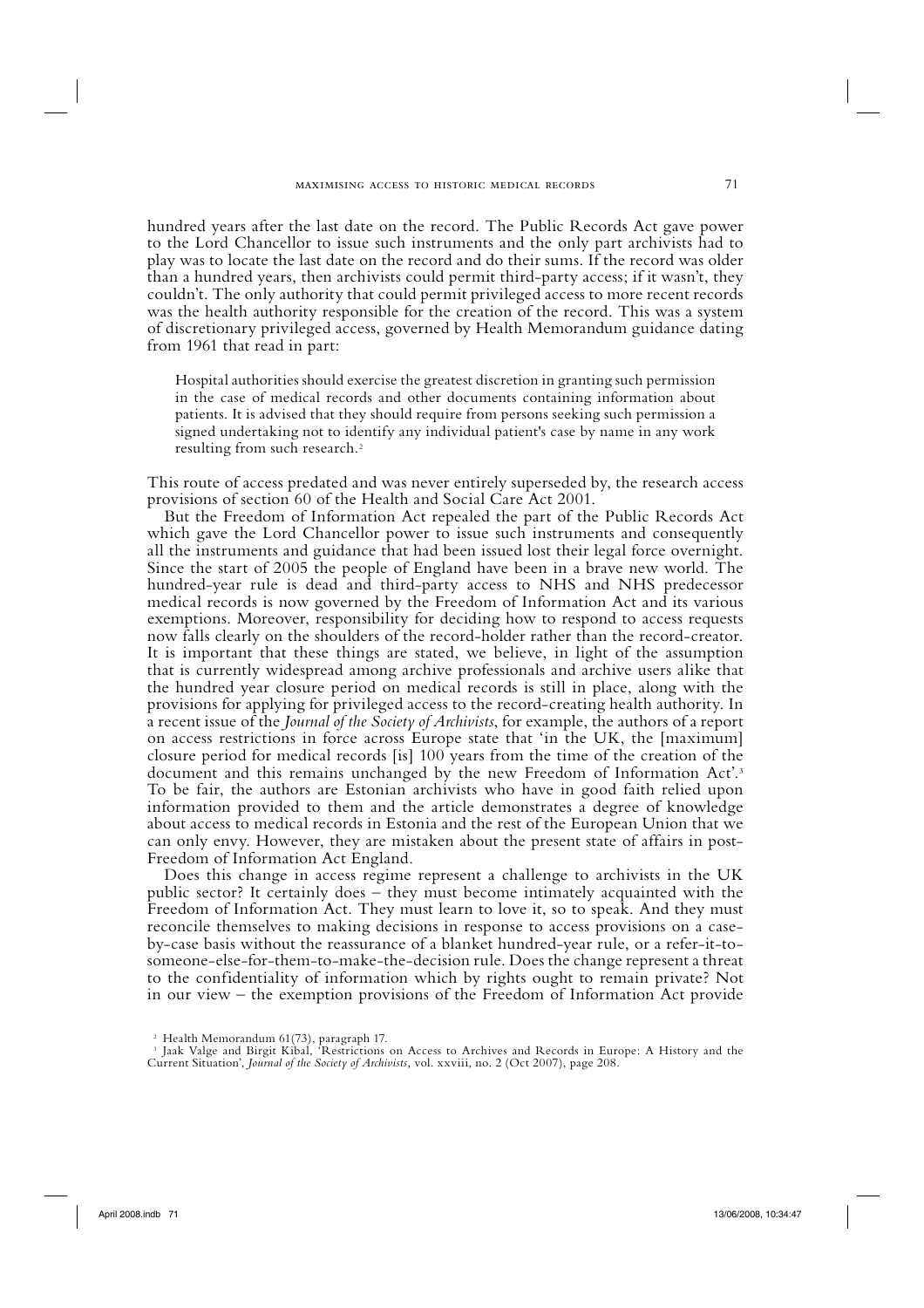#### 72 archives

ample protection for such information. Does the change represent an opportunity to maximise access to historic medical records within the parameters of freedom of information and data protection legislation in England? Yes it most certainly does. A blow-by-blow account of these parameters, entitled *After the Hundred Year Rule*, was written for the Society of Archivists by Colin Gale and Catherine Redfern in 2004.<sup>4</sup> It is a work of reference with respect to the exemption provisions of the UK Freedom of Information Act and proposes rules of thumb to follow with respect to managing third-party access to medical records.

The rules of thumb proposed in *After the Hundred Year Rule* are based on the fact that the medical records of the living are protected by the Freedom of Information Act's data protection exemption. Now it may interest you to know, if you don't already, that the UK National Archives routinely make a working assumption about the human life-span for the purpose of deciding which records to put on open access. That working assumption is that most everyone dies on or before their hundredth birthday. A second working assumption is made in *After the Hundred Year Rule*: that if in historic medical records, there is a clear division maintained between the medical records of adults and those of children, it should be safe to assume that anyone admitted to hospital as an adult was aged at least sixteen on the day they arrived. On this basis, data protection will not exempt the historic medical records of adults from disclosure under the Freedom of Information Act once these records are eighty-four years old. Archivists still need to do their sums!

So, does this mean that, under the UK Freedom of Information Act regime, the medical records of adults, considered as a class, can and should be proactively reviewed with the intention of opening to public access after eighty-four years? We think that it does. The reason for this is that no other exemption in the Freedom of Information Act can tenably be held to protect information about adults that is over eighty-four years old. There has been a lot of discussion as to whether the Act's actionable breach of confidence exemption, or its health and safety exemption, or its any other enactment exemption, protects information concerning deceased patients. In certain limited circumstances, one or other of these exemptions might provide protection and in other circumstances they might not. Case law is our only reliable guide as to what constitutes an actionable breach of confidentiality and case law is our only reliable guide as to how enactments such as the Human Rights Act may have a bearing on disclosures. Unsurprisingly, this area of law has yet to be fully mapped out. The rules of thumb in *After the Hundred Year Rule* are based on the reasonable judgement that none of these exemptions would protect information about adult patients that was recorded over eighty-four years ago.

Now it may be that those in the know concerning records of the deceased might think to themselves 'That's not what the UK Information Commissioner has said in the guidance issued in March 2007'.<sup>5</sup> The guidance makes the following points:

1. that information concerning a deceased person might in some cases be presented together with information about a living person and might therefore be protected by the Freedom of Information Act's data protection exemption (section 40);

 <sup>4</sup> Colin Gale and Catherine Redfern, *After the Hundred Year Rule: guidance for archivists and records managers on access to medical records under the Freedom of Information Act* (Taunton: Society of Archivists, 2004), available online at <http: //www.archives.org.uk/download.asp?id=188> and <http://www.healtharchives.org/docs/After\_100\_year\_ rule.pdf> (accessed on 20 Dec 2007).

 <sup>5</sup> Available online at <www.ico.gov.uk/upload/documents/library/freedom\_of\_information/detailed\_specialist\_ guides/access\_to\_information\_about\_deceased\_220307\_v1.1.pdf> (accessed on 20 Dec 2007).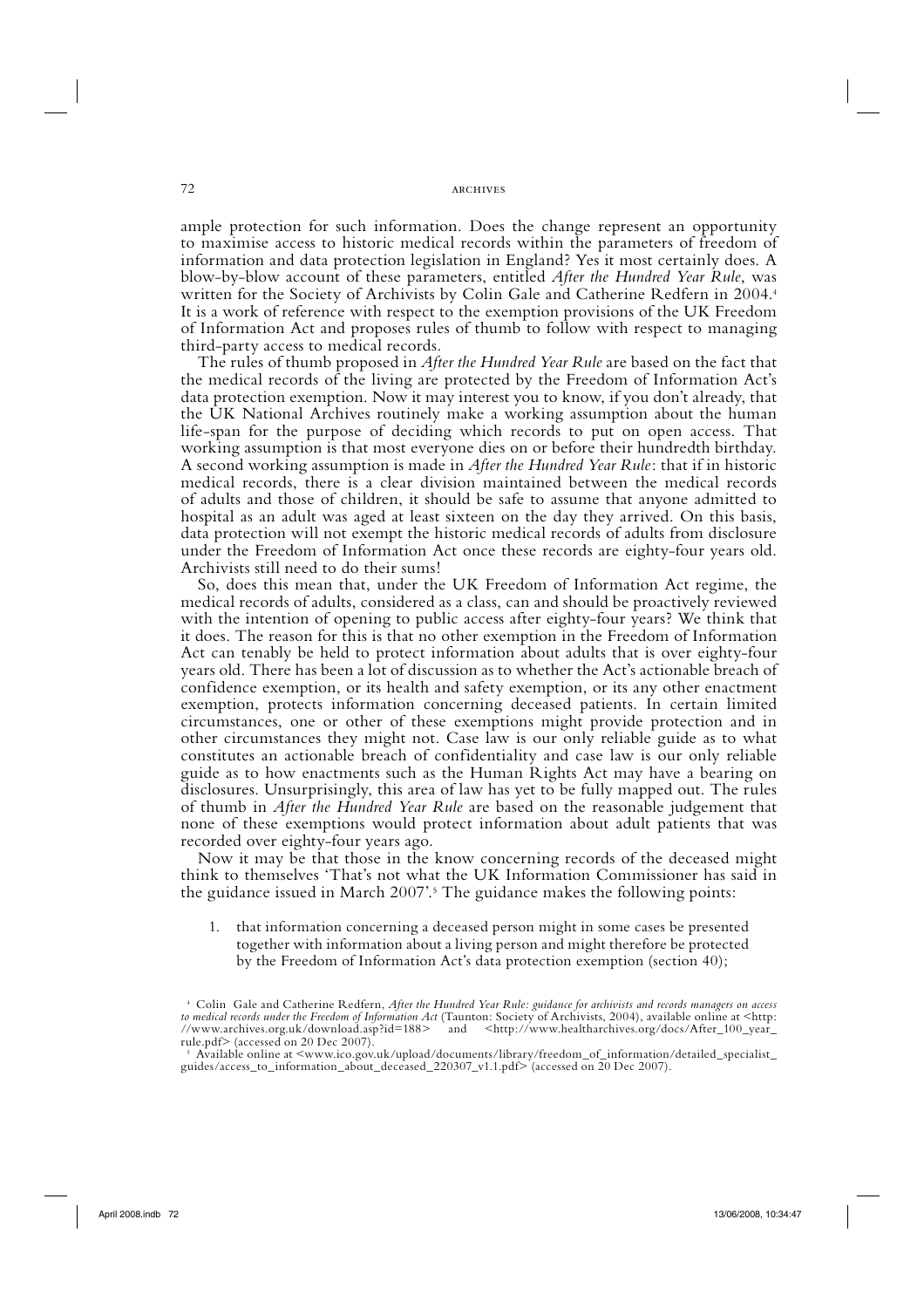- 2. that the private and family life of living people, which is protected by the Human Rights Act, might be adversely affected by release of information about a deceased relative and that such information might therefore be protected by the Act's 'any other enactment' exemption (section 44);
- 3. that there might be circumstances in which a duty of confidentiality owed to a person could be actionable after their death by their personal representative and that confidential information might therefore be protected by the Act's actionable breach of confidence exemption (section 41).

These points are all well made and each of them is canvassed in chapter 5 of *After the Hundred Year Rule*. (With respect to the third point, it is worth mentioning that the Information Tribunal has recently upheld a decision by the Information Commissioner to refuse third-party access to medical records in precisely these circumstances. The records in question were nine years old and the personal representative of the deceased subject was opposed to their disclosure.)<sup>6</sup> None of these points invalidate the rules of thumb set out in *After the Hundred Year Rule* with respect to third-party access to medical records. Archivists need reliable rules of thumb to govern closure periods and the likelihood of any of these points applying to records over eighty-four years old, considered as a class, is so small as to be negligible, except in a few identifiable and tightly defined sets of circumstances (a few of which will be considered later in this paper).

One might then say, 'But what about the Information Commissioner's remarks in his decision notice on the 1911 census?' Last year the Information Commissioner, acting on a particular set of circumstances that surrounded an appeal that was brought to him, required the UK National Archives to disclose information from the 1911 census to a family historian. At the time, he was careful to stress that this did not amount to a decision that the 1911 census should be immediately disclosed in its entirety. The Commissioner gave a number of examples of the type of personal information contained in the census that might enjoy the ongoing protection of the Freedom of Information Act's actionable breach of confidence exemption. These examples included

- 1. details of infirmity or other health-related information;
- 2. information about family relationships which would usually have been kept secret, for example: information that a child who was being raised as the child of the head of the household was in fact the offspring (perhaps illegitimate) of another family member;
- 3. information relating to very young children who were born in prison and whose birthplace is not recorded on their birth certificate.

The same type of information, in other words, that might easily appear in a medical record. As it happens, none of this type of information was contained in the particular census return that had been requested. The Commissioner expressed the view that if it had, it could have been withheld under the confidence exemption, even though it was ninety-five years old at the time the decision was taken.7 Where, it may be asked,

 <sup>6</sup> cf. Information Tribunal decision of 17 Sept 2007 re: Epsom and St Helier University NHS Trust available at <www.informationtribunal.gov.uk/Documents/decisions/mrspbluckvinformationcommissioner(17sept2007).pdf> (accessed on 20 Dec 2007).

 <sup>7</sup> cf. Information Commissioner's decision notice of 11 Dec 2006 available at <www.ico.gov.uk/upload/ documents/decisionnotices/2006/101391\_dn\_rt\_changes.pdf> (accessed on 20 Dec 2007).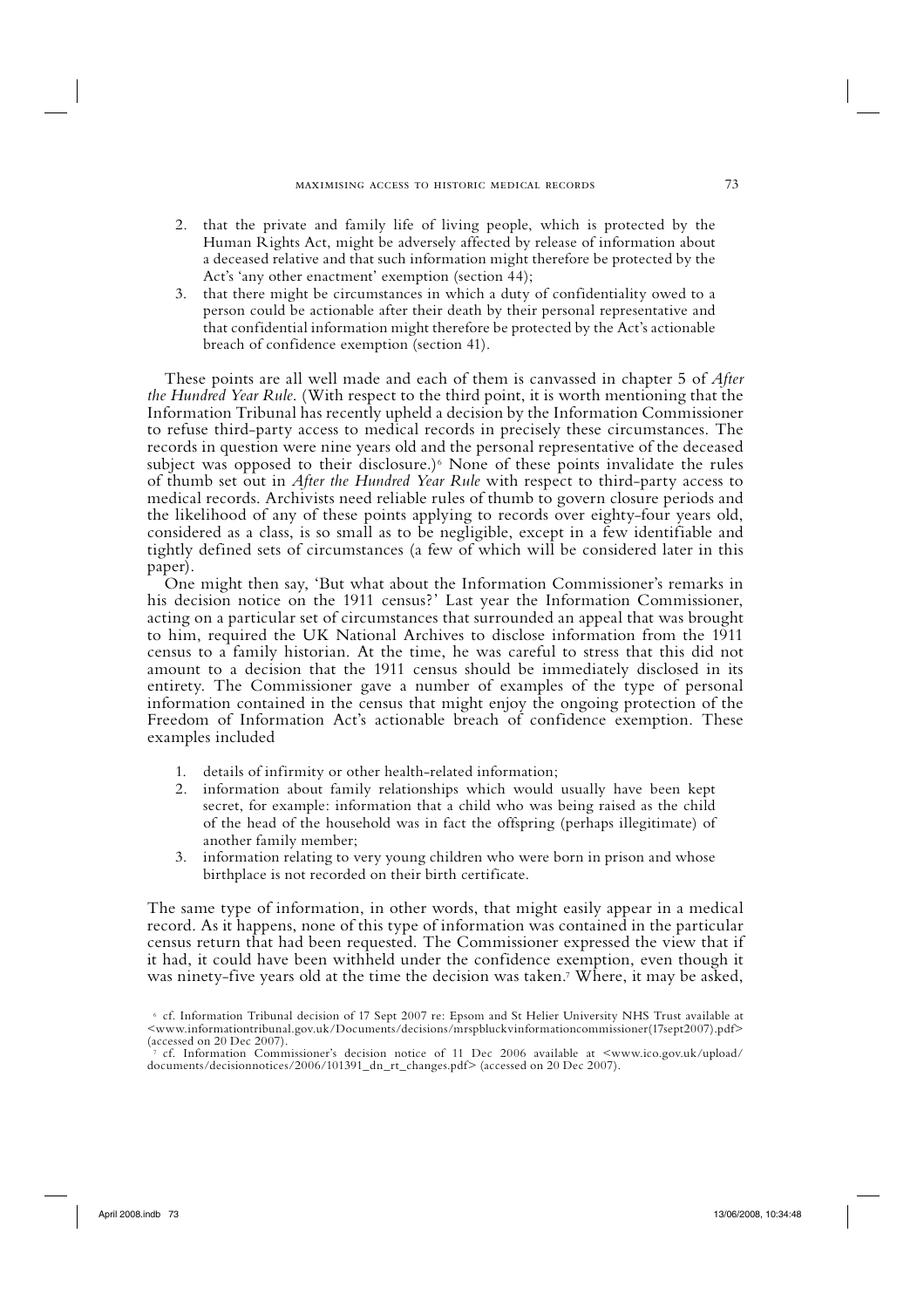#### 74 **and 2** archives

does this leave the eighty-four year rule of thumb as laid out in *After the Hundred Year Rule*? Our answer is that it leaves it completely intact. Remember that the rule of thumb applies to information about *adult* patients recorded over eighty-four years ago. A different calculation would have to be made concerning the medical records of a maternity or a children's hospital. In such a case, we could only be confident that none of the data subjects were still living after the passage of one hundred years, engaging the UK National Archives' working assumption about maximum human life-span. To understand the Commissioner's decision about the 1911 census, we need to remember that by its very nature it contains information about everyone who was then living in England and Wales, from the oldest to the very youngest. Because of this it must potentially be considered to contain information about living individuals, protected from disclosure by the Freedom of Information Act's data protection exemption, until 1 January 2012.

In our view, the Commissioner's decision on the 1911 census would have been more elegant had it taken as its starting point the Freedom of Information Act's information-intended-for-future-publication exemption and then engaged the public interest test to decide what to do in the particular circumstances of the case before it. In view of the settled determination of the UK National Archives to publish the 1911 census on 1 January 2012, it might easily have taken this course. Doing so would have avoided giving the very regrettable impression that the 1911 census could, as far as the Information Commissioner is concerned, stay closed forever. Remember that the data protection exemption contains a time limitation within itself, in that it protects information concerning living persons only. Similarly the actionable breach of confidence exemption is implicitly time limited, in that case law presently gives no support to the notion that a court action for breach of confidence, brought by someone who was not party to that confidence, could succeed eighty-five or more years after the event.

The UK's Data Protection Act affects the regime on access to both English and Scottish health records, but Scotland has its own Freedom of Information Act, which came into effect on 1 January 2005, the same date as the access provisions of its UK cousin were implemented. Prior to the Scottish Act, the closure period on Scottish medical records, as set out in 1993, was 100 years after date of last entry (for the records of infants) and 75 years after date of last entry (for the records of adults). The UK and Scottish Freedom of Information Acts are broadly comparable and both have a data protection exemption that covers the records of the living – Section 40 in the UK Act, Section 38 in the Scottish. However, Section 38 of the Scottish Act contains a clause specifically exempting the health records of deceased patients from disclosure under the Act for one hundred years after the date of last entry. There is no parallel clause in the UK legislation. One might say that the hundred year rule is alive and well north of the border and that what Estonian colleagues have written about the UK holds good at least for Scotland. But that would not be the most precise way of describing the effect of this clause. While the clause releases authorities from any obligation to provide access to information from the health records of the deceased, it does not actually prevent them from providing such access, always assuming that such provision is otherwise legal. In the final analysis, therefore, the situation with respect to access to medical records in Scotland is not altogether different from that in England. Although *After the Hundred Year Rule* was written for an English audience, there is no reason why Scottish archivists cannot adapt the rules of thumb outlined in it for their own use.

To return to the point about information intended for future publication: everything held in an archive, if it is not already on open access, is information intended for future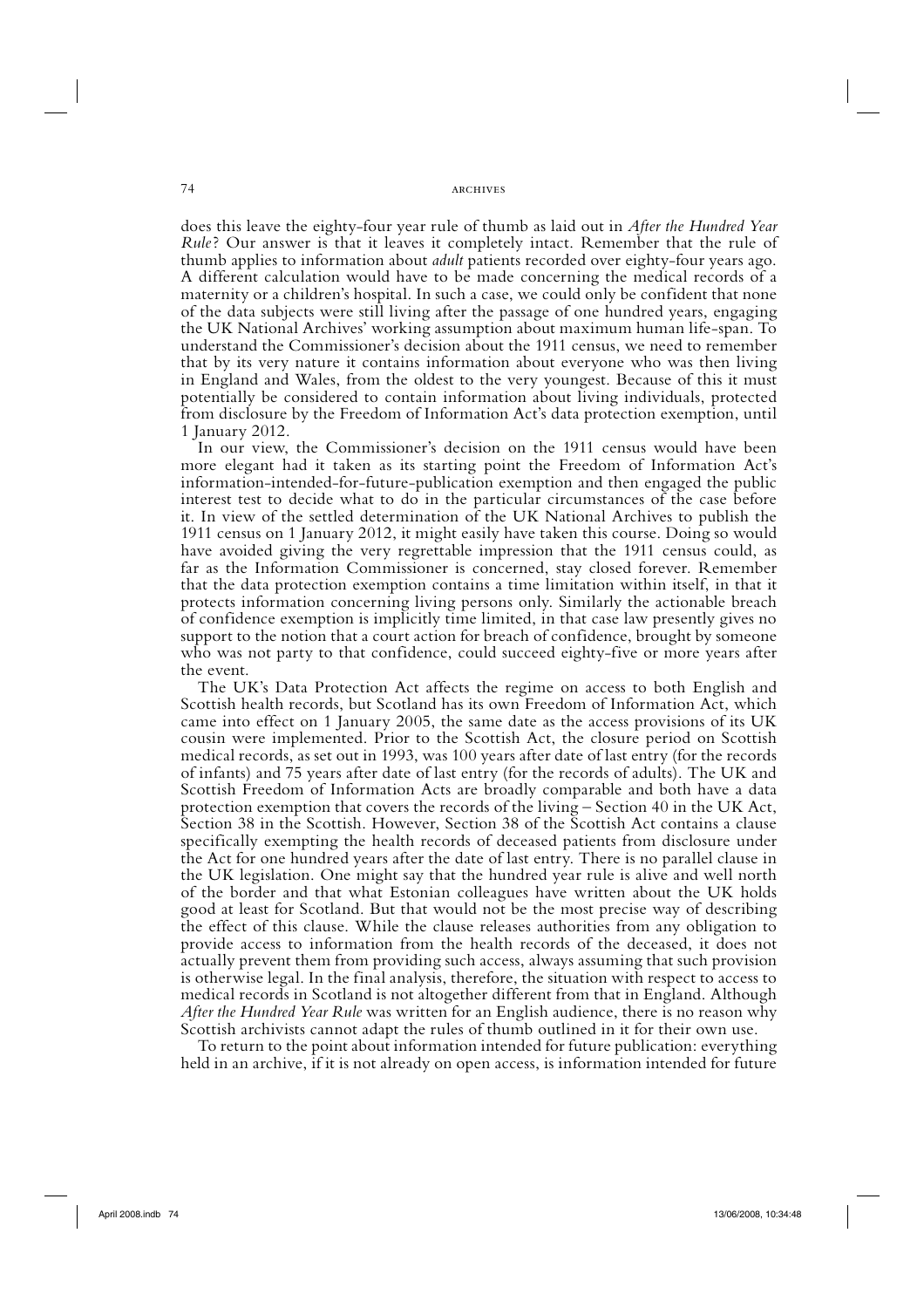publication. It is entirely right that archivists pay close attention to the legislative constraints upon access with a view to ensuring compliance and in this respect the Freedom of Information Acts have been a professional challenge to archivists in both England and Scotland for the past few years. But it is also right for archivists to be committed to maximising access to information within the relevant constraints, rather than to multiplying the obstacles to access that stand in people's way and in this respect Freedom of Information legislation and the culture change that is beginning to be associated with it, represents a major opportunity for archivists to facilitate expanded access to the information within their professional care.

*Colin Gale*

#### **Practice**

The Freedom of Information Act has had a enormous impact not just on access, but also on the culture of archivists working within the public domain. Those of us working for the NHS (as I do), or in local authority record offices, have had to re-think how to respond to requests to see health records. We cannot rely on our well-worn, tried and tested responses and procedures, using those familiar stock phrases, such as: 'you need to have permission from the local NHS Trust', or 'these records are closed for a hundred years'.

You could say that it's all been much more of a burden since the access provisions of the Freedom of Information Act came into force (the requests I deal with annually have more than trebled since 1 January 2005), but it has also been more of an opportunity and, to me at least, rather a relief. An end to protests such as: 'but my great grandmother would be aged over 150 now, if she was still alive – she was in the asylum in 1910 – why on earth can't I see her records?' Before Freedom of Information, my Trust insisted that nothing younger than a hundred years in date could be released.

But it is true that life is now not so simple. We are the ones who must make the final decisions and this is a big responsibility. We certainly need some well understood procedures in place which aim for consistency, both with the Act, with other places of archive deposit and even amongst staff within the same archive office. We must widen access, yet at the same time achieve a balance, so we avoid letting out information inappropriately, with all the associated risk.

Perhaps the easiest decision in re-thinking access after Freedom of Information has been to determine what is on open access (and here again, a cultural change is symbolised by the terminology – we now talk about 'open access', not 'closure periods'). What does 'open access' mean? This refers to the records which can be consulted freely by anyone, without vetting or prior permission. But has making a decision on what is on open access really been so simple? Gale and Redfern's *After the Hundred Year Rule* suggests that the medical records of adults, as a class, can and should be opened to public access after eighty-four years. While supporting this in theory, from a practical perspective I am not convinced that eighty-four years is always satisfactory. To begin with, medical records (especially psychiatric records) can contain third-party information – usually about other family members. If records are on open access at eighty-four years, third parties who were very small children at the time might well still be alive. Does this matter? Well, it might. To take one example, in one case a son requested access to the psychiatric records of his deceased mother. The records were duly checked. I found however that mention was made of the applicant's brother – both were very young children at the time. The brother had been stealing and had been up before the juvenile magistrates' court. The brother who requested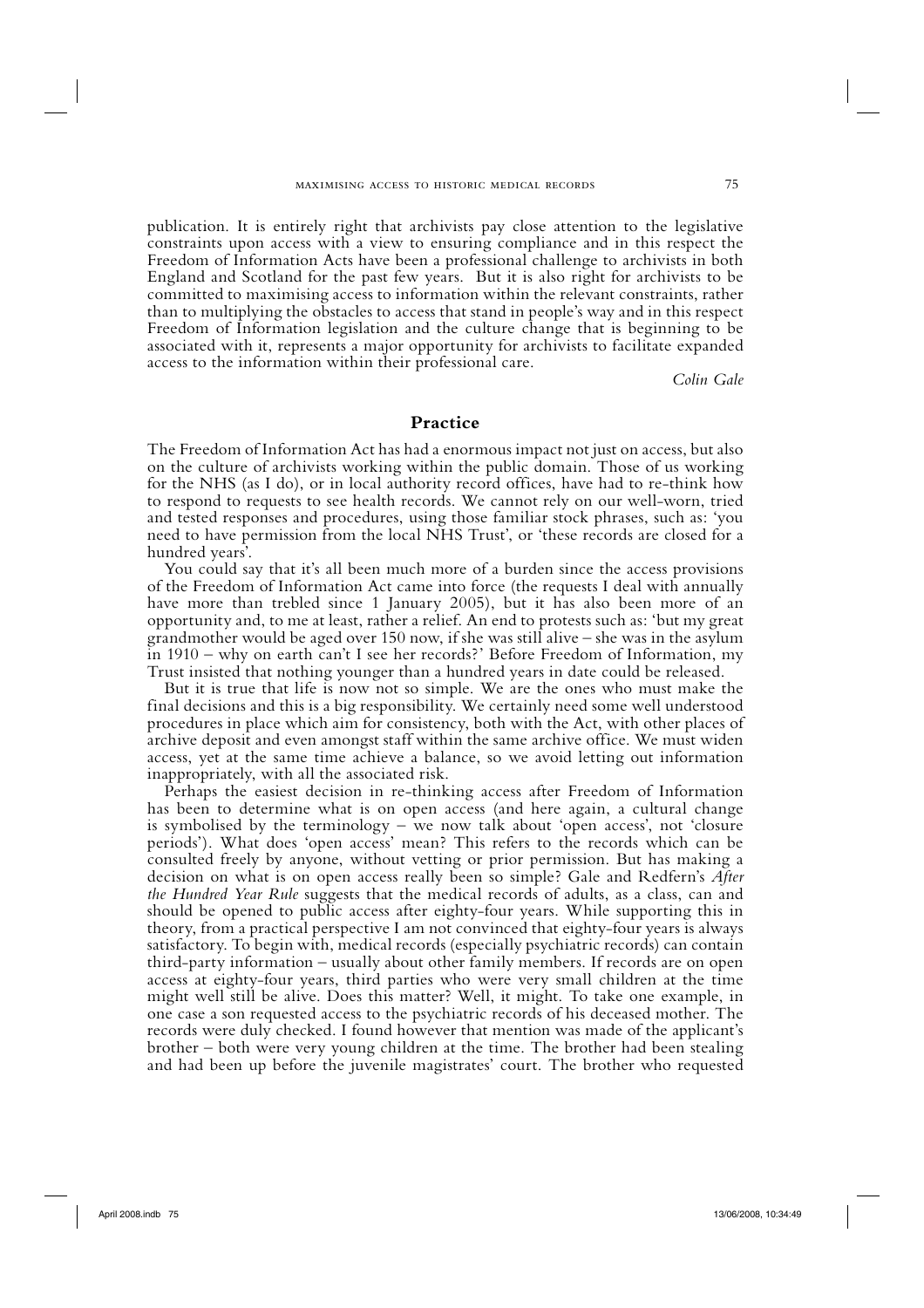76 archives

the information might have known about this – or maybe not. In any case, since the brother could still be alive (and in fact I knew he was), I redacted the information. But what if these had been eighty-four year old records on open access, with both brothers alive and well and aged in their nineties? If a hundred years is taken as the open access point, it does significantly minimise such difficulties.

For such reasons I still work on a basis of an across-the-board one hundred years from the end date in the records for open access. In many ways this is less confusing – with the same access rule for records of children and of adults. But it isn't done as a matter of convenience. Indeed it would be more convenient to have open access at eighty-four years for adults. But I remain unconvinced that you can safely separate information about adults from information about children. In maternity records there is clearly no separation, so these must have a hundred-year open access rule in any case. And I also note that if I were operating in Scotland rather than in England, one hundred years would be the cut off point, under the Scottish Freedom of Information Act, between what is on open access to all and what might be accessible with permission. But I must stress that in practice, it does not mean a barrier to access – it is merely the point after which records need to be vetted first.

From an archivist's point of view, vetting the medical records of deceased patients requested under the Freedom of Information Act is time consuming and not always easy. But it can be rewarding. In practice, my experience shows that nearly all requests to access health records are from relatives. Sometimes the requests come from people researching their family tree, who find evidence from a death certificate that an ancestor died in the asylum (this might not be a very distant relative either; it might be a grandmother, for instance). But other access requests are more urgent and more poignant, from relatives seeking information which will resolve unanswered questions and fulfil a real emotional need. The following are a few examples of the many requests I have dealt with during the past two-and-a-half years. An elderly woman visited to access her deceased mother's maternity records in order to try and piece together details of her mother. She was born illegitimate, but although she lost contact with her mother she was not an adoptee. She also wanted to trace her father (she had an idea who he might be) and any other living relatives she had. The result of her application was that she was able to access most of these records, but some third-party information was caught by section 40 of FOI (data protection) and was redacted. A woman contacted me to access maternity records because she suspected that the woman she had been brought up to believe was her mother (who was still alive) was not her biological parent. She was not able to access the records, which were all exempt under FOI section 40 and the Data Protection Act, but I spent some considerable time talking to her about her suspicions and advising her what avenues she could try next. Despite her disappointment, the discussions proved helpful. Several cases have involved sons or daughters of psychiatric hospital patients, who were children when their parents were admitted; in the 1950s or 1960s children were often told very little of what went on – and this complete lack of knowledge and understanding has troubled them all their adult lives.

In considering such requests, remember that responses to Freedom of Information requests are meant to be purpose-blind. Once the information is out there, in public, it doesn't matter that it is for a relative in the first instance. So it is useful to ask yourself: is this information which should be out there for anyone to know? If you think not, then you can be certain that you'll be able to cite one of the Freedom of Information Act exemptions. *After the Hundred Year Rule* very usefully summarises how and why these apply – every archivist should read this and understand it. And then you will find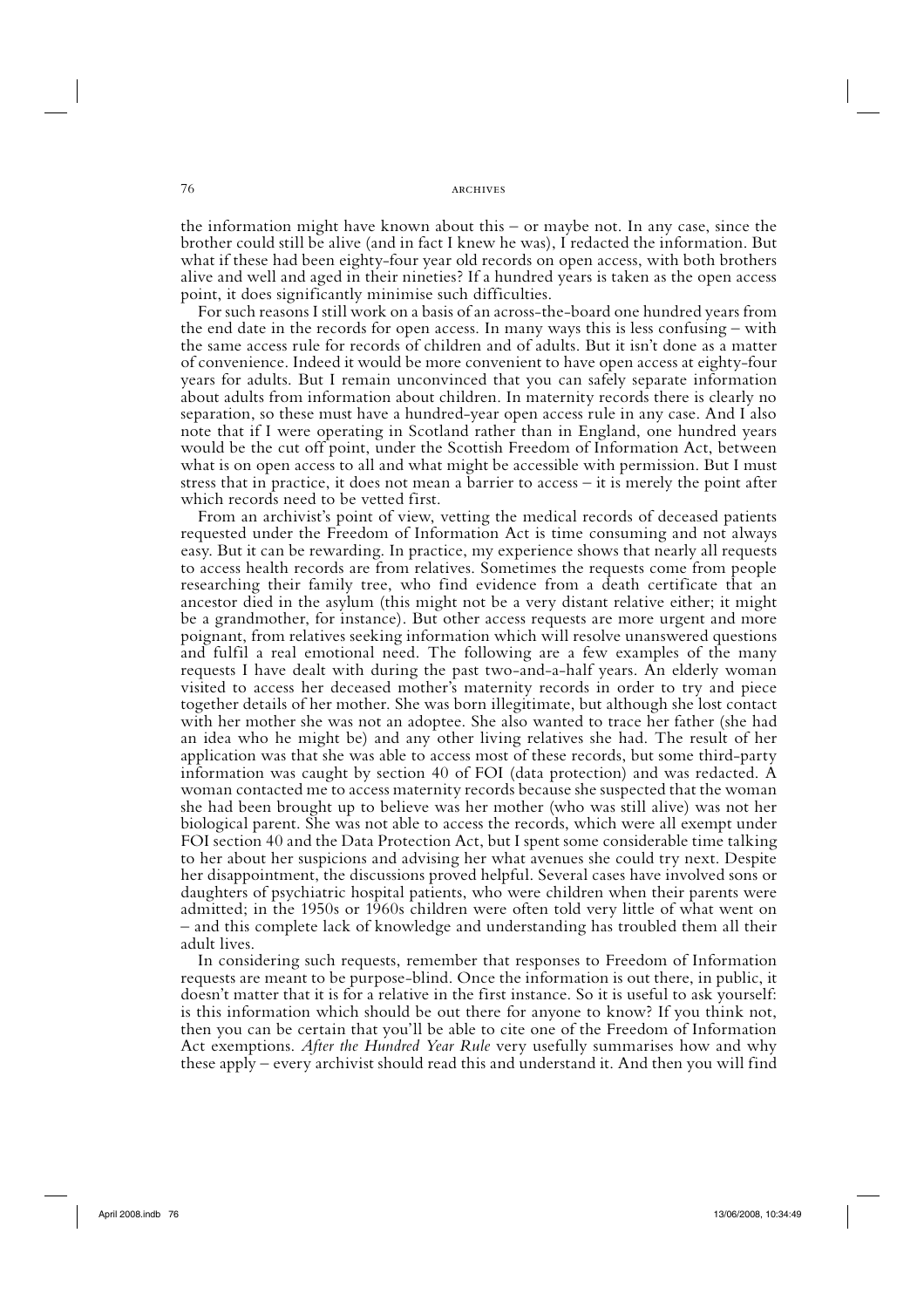that in practice it always boils down to the fact that some information is sensitive and confidential, but confidentiality lessens with the passage of time; while information about the living is covered and protected by the Data Protection Act.

The case records I hold mostly have a cut-off date of 1960 for admissions. Generally, then, access to these will be less of a contentious issue than it might be for those of more recent date. On the other hand, records of long stay psychiatric patients might have end dates in the 1980s or 1990s, with all sorts of details of kin within them. It's true to say that most of the information I redact from records is third-party information which is actually or potentially covered by the Data Protection Act (so covered by Freedom of Information Act section 40). This is where it gets tricky. Freedom of Information responses are to be purpose-blind – but it is usually a relative who is asking. Sometimes it can be useful to enter a dialogue with the requestor, as information is often given which makes a difference as to whether information is redacted or not. In fact, in practice, I always ask for as much information from requestors as possible. So, for example, when the daughters of a deceased psychiatric patient wanted to access their mother's case notes, they told me that their father was still alive – and it wasn't so much that he would oppose their request, rather that they didn't want to involve him and bother him, possibly stirring up memories. But since they were children at the time (they were all middle-aged now) they felt they wanted to understand more about the circumstances of their mother's committal. The notes were actually rather old in age; but because their father, as the next of kin, was still alive (with potentially much information about him in the records too), I decided that access should not be granted, sections 40, 41 and 44 of the Freedom of Information Act being applicable. However, I talked this over with the applicants so that, in the end, it became a mutual decision. They felt they might make their request again, later on, once more time had passed and once their father had died. I was able to assure them that the records would still be here.

I think the best advice I can give to anyone vetting records under the Freedom of Information Act is that you must use common sense and imagination. Experience in dealing with requests suggests that the Freedom of Information Act backs your instincts up. And do make sure the deceased person really is dead, with the proof of a death certificate (although you might waive this if you feel a 150 year-old person would clearly be dead). The more you deal with Freedom of Information enquiries, the more confident you will feel. But it is also true to say that every single case will be different, so you will always need to think hard about what you do. 'Case-by-case basis' means just that; there is not a magic 'one-size-fits-all' solution.

Here is some more advice. Always try and provide as much access (safely) as possible, redacting what is necessary. If you cannot provide access, requestors always appreciate a full explanation of your reasons – put in plain language, not hiding behind the legislation and just citing the paragraph numbers of Freedom of Information Act exemptions. This is also likely to gain the trust of applicants who, with greater understanding, are less likely to appeal against any access decisions which disappoint them. When people have accessed the information, you might need to talk through the wider context of health care or attitudes of the time, to explain what happened or why. Admissions to mental hospitals, for example, often weren't talked about and were occasionally covered up. On the other hand, psychiatric hospitals did sometimes genuinely lose contact with the families of long-stay patients, as the immediate next of kin died with the passage of time. One man who accessed case notes was so shocked and moved that a great-aunt had been apparently forgotten about – she was a patient in a local mental hospital for forty years – that he vowed that to erect a family memorial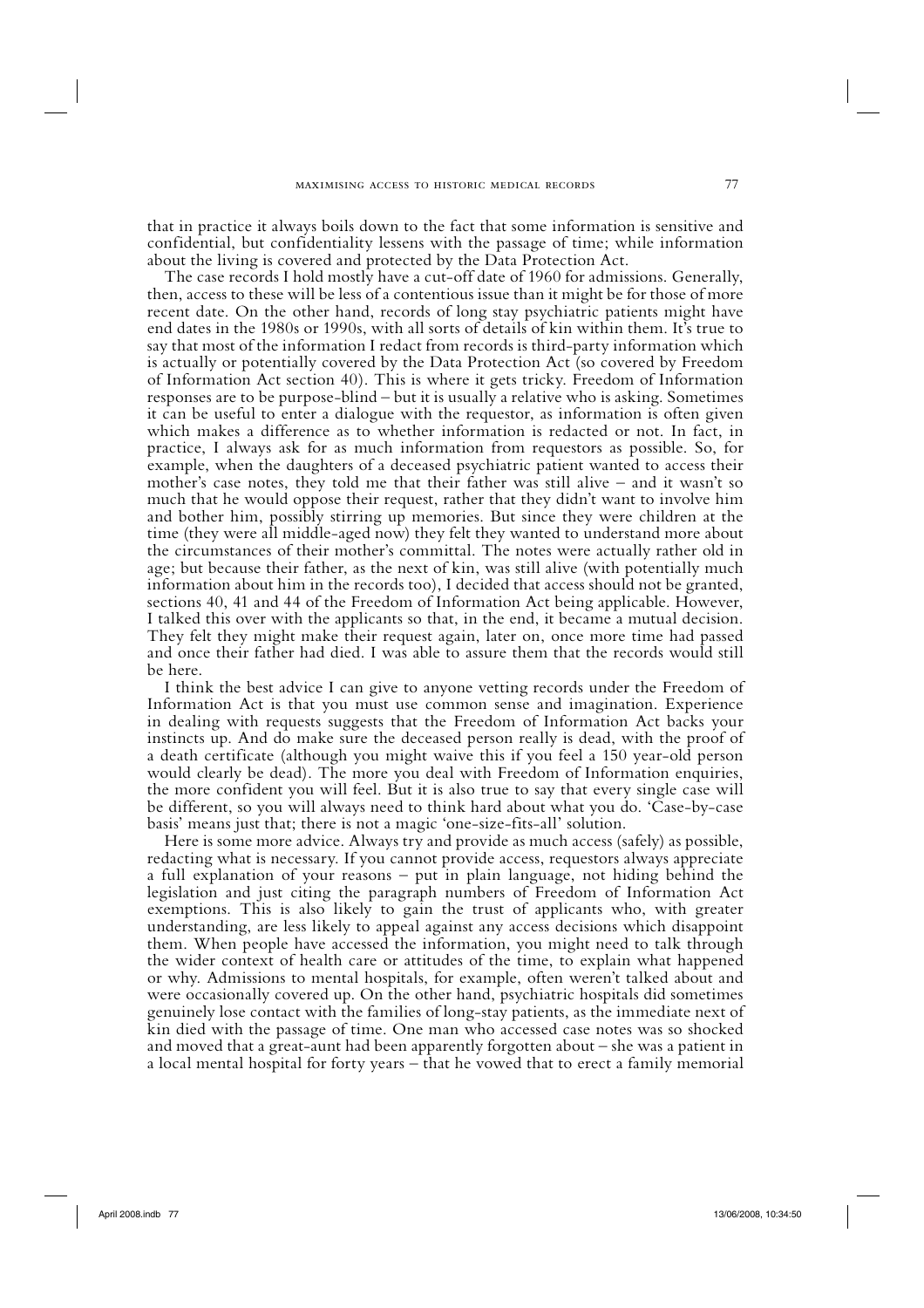#### 78 **ARCHIVES**

for her. I have had several applicants clearly moved by what they have found out and needing to talk about it, to discuss the wider context, to help them understand. A woman recently came here to see if there were surviving maternity records for her deceased mother in order to find out more about her twin, who died a few hours after birth: we were able to provide details, including information about where the twin would be buried. The applicant was extremely grateful – she hadn't even known she had a twin for the early years of her life, as her (now deceased) parents wouldn't talk about it. So operating Freedom of Information can involve much more than the simple provision of information – it is not too much to say that you can make a real difference to some people's lives. These are examples drawn from my experience – but they must be familiar to anyone who provides access to deceased persons' records.

If this sounds as though archivists have become, in some respects, counsellors, (whether we like it or not), then this should give us pause for thought, as we digest the implications. Space, privacy and advice on where to go next, are all services we should be ready to provide where necessary. It is not satisfactory to address sensitive medical questions about psychiatric treatments, for example, or discuss an applicant's sometimes painful personal experiences in searching for a mother or a father, in the middle of a busy search room, within the full hearing of other staff and researchers. Private spaces need to be found. In my experience this move to a private space may simply involve moving to the quiet landing outside our search room, or, for more prolonged discussion, to my own office upstairs.8 The exact location is immaterial: the important thing is to have a demarcated space available in such circumstances.

As well as providing space, one should also think through the sort of advice one can reasonably give. For seventeen years I have been a dedicated health archivist and to some specialist questions I can certainly provide answers which draw on my own knowledge and experience. Often this is enough. On the other hand, the important thing is to know your limits and know what other helpful services can be drawn upon by the applicant either before or after they have accessed the records. Adoptees seeking birth parents should always contact a social worker in the first instance, so their application is mediated through social services. Where applicants are not adoptees it can also be helpful to point them in the direction of the adoption support services both local and general (there is much advice and information available on the web). This might help them understand some of the context of what they find. As a general rule, you might have a procedure whereby applicants are encouraged to take copies of puzzling or distressing records to their general practitioner or other health professional: some will, some won't, but some might follow this advice who would not otherwise have thought of doing this. This is probably a particularly useful procedure to adopt if requests to access medical records are likely to be dealt with by any one of a number of general archivists who might have varying degrees of expertise and experience. Whatever the situation in the record office, the important thing is to know how much you can reasonably deal with and to know and be ready to give information about other agencies which might provide advice and information on the issues raised.

Moving from the particulars of dealing with Freedom of Information access requests on a case-by-case basis to an overview of the procedures involved in doing so, it is important to have a clearly worked out access policy and procedure. This is so that

 <sup>8</sup> The need for privacy was taken into account in the design of the new Borthwick building (opened 2005). There are several archive collections which involve archivists having to deal with confidential material and sensitive enquiries. The staff area was consequently designed as a central open space surrounded by individual, soundproofed, offices.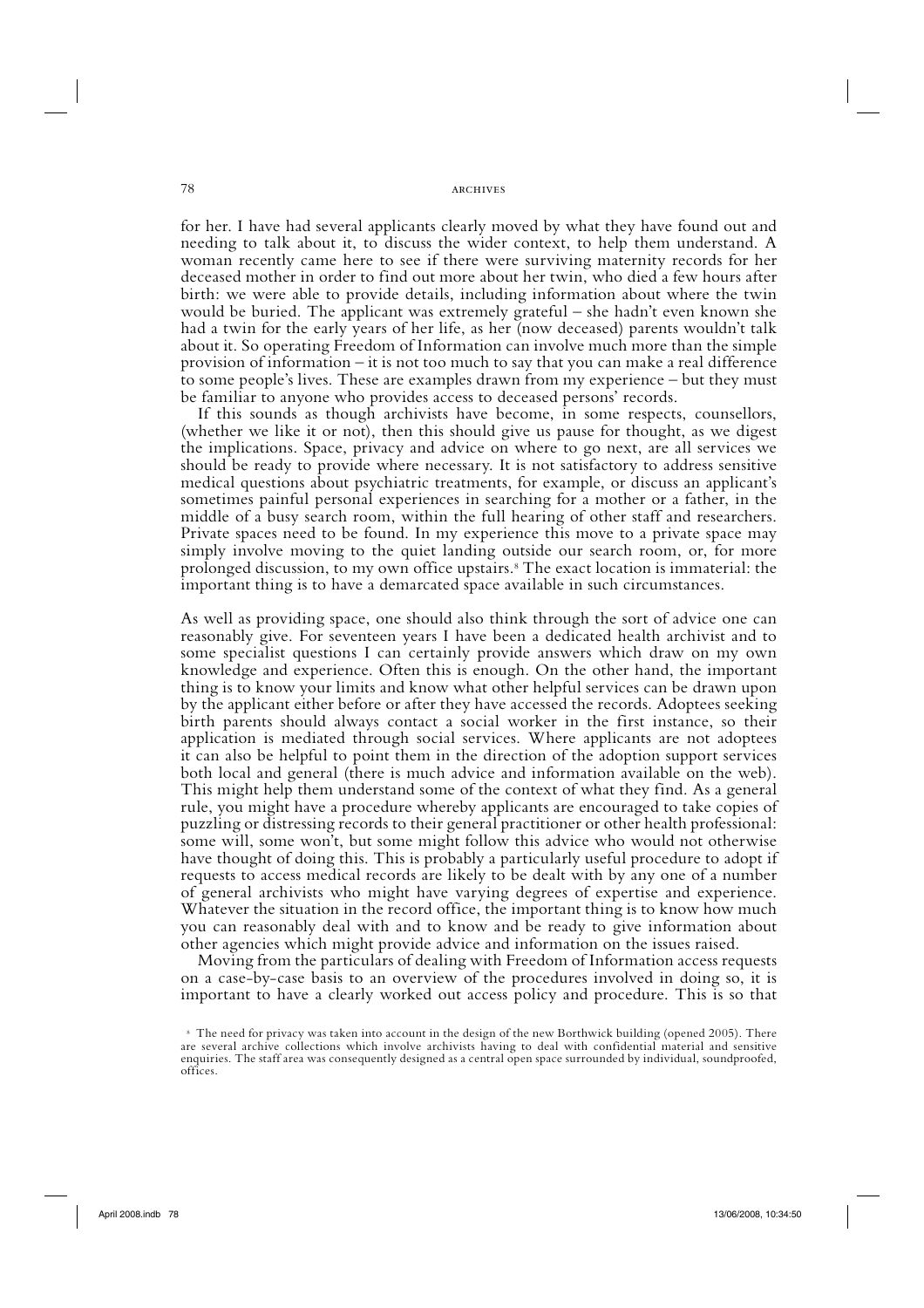everyone involved – whether staff or applicants – knows what the process involves. This should also cover all types of requests for access. Not all requests to access health records are requests under Freedom of Information. A subject access request (SAR), where a person wants to access his or her own records, is covered by the Data Protection Act and the local NHS Trust will have an agreed procedure for dealing with SARs. Your policy and procedure, worked out in liaison with the Trust, should be clear what the procedure is when the records are held in the archive repository. An access request from a researcher wanting to work on a cache of material, which is not on open access, for the purposes of a research project is yet another different case. The Data Protection Act contains specific research clauses for this situation,<sup>9</sup> and the NHS has a tightly controlled system of research approval – there will be a local NHS contact point to give advice on this, so that this too should be something clearly laid down in the access policy.

Since the access provisions of the Freedom of Information Act came into force, I, with the other archivists at the Borthwick Institute, where I am based, have firmed up our access procedures and documentation. We have drawn up a written access protocol for the York NHS archives under the Data Protection Act 1998 and the Freedom of Information Act 2000. We have also drawn up a very similar protocol for the archive of the independent Retreat Hospital, which is also held at the Borthwick. We have appended to these policies our researcher application form for access to closed sensitive and confidential personal data, in compliance with the Data Protection Act 1998 (see diagram 1). This is a document which we drew up a few years back, which is modelled on a form drawn up long ago by the (then) Health Authority Archives Group and similar to, though more elaborate than, the form appearing as an appendix to the recently issued data protection code of practice for archivists and records managers.10 This form is used in-house for access to all kinds of records, not just health records. It summarises the main undertakings and responsibilities in relation to the Act which the researcher agrees to sign up to. We also provide the researcher, alongside this form, with a handout reproducing the research clauses in the Act. Any researcher still needs prior permission from the Retreat, or the NHS, to work on their archives, if they are not already on open access. But this form is useful as the archive repository's evidence of permission for access. Finally, we have recently drawn up for staff a flowchart of how we deal with applications to access medical records: this is in effect a diagrammatic summary of the access protocols (see diagram 2).

So far the discussion and perspective has been based on my own experience: I am an English NHS archivist, though based within a large general, university-run, record office. I work for a public authority, within the environment of a public authority, so the records I look after are covered by the Freedom of Information Act. But what if I didn't work in the public sector? If I had records not covered by FOI? How would the Freedom of Information Act impact on my duties? Would it have altered how I deal with access requests?

The first point to make is that the situation isn't necessarily straightforward even in the context of a public authority record office. For example, as already mentioned, the Borthwick holds both a large NHS archive (obviously covered by Freedom of

 <sup>9</sup> Data Protection Act 1998. Part IV. Exemptions. Section 33. Research, history and statistics, Schedule 8 Transitional Relief Part IV. Exemptions after 23 Oct 2001 for Historical Research.

<sup>10</sup> The National Archives, Society of Archivists, Records Management Society and National Association of Information Management, *Code of practice for archivists and records managers under Section 51(4) of the Data Protection Act 1998* (Aug 2007), available online at <http://www.nationalarchives.gov.uk/documents/dp-code-of-practice.pdf> (accessed on 20 Dec 2007).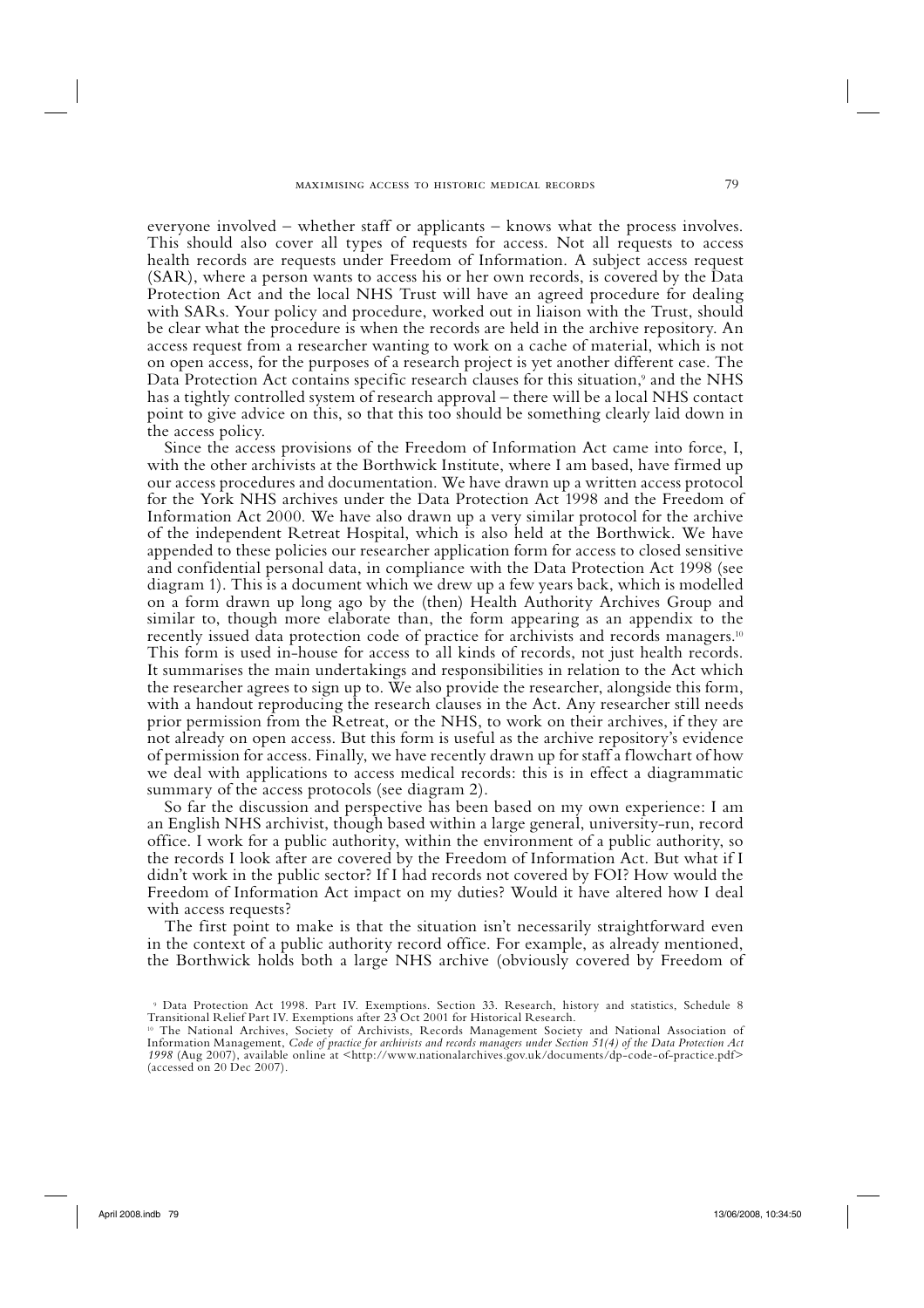#### 80 **ARCHIVES**

Information) and the archive of the Retreat – an independent psychiatric hospital. The National Archives has issued guidance on assessing whether deposited private archive collections are covered by the Freedom of Information Act. This document notes that

. . . as a general rule, the more involvement there has been by a public body in creation of the private archive collection, the more public funding there has been for its preservation, the less control the owner has retained over access and use of the collection and the more constrained is his right to withdraw it from the authority, the more it is likely that the collection falls within the Freedom of Information Act.<sup>11</sup>

The Retreat archive has been accommodated at the Borthwick for more than thirty years, during which time staff have provided storage, administered access and undertaken cataloguing and conservation. In recent years the office has received grants under the Wellcome Trust's Research Resources in Medical History Scheme for cataloguing and conservation of the archive: such grants assume that the archive will have maximum possible access by the public. But the Retreat has in any case always been keen to promote its archive for research use. So it has been decided in the wake of Freedom of Information legislation to treat it in exactly the same way as the NHS archive. This is, of course, operationally convenient, but it also offers the maximum amount of access balanced with confidentiality and controls. The arrangement is now documented in the access protocol to Retreat health records and also in a separate document, agreed with the Retreat, which sets out the exact relationship between us and the Retreat in relation to the storage of and access to, the archive.

Nor is the situation straightforward within non-public archive offices.<sup>12</sup> Independent health bodies or charities may have semi-public functions or have contracts with public authorities such as the NHS, the Department of Health or the higher education sector. Any records relating to such activities including all communications may be caught by the Freedom of Information Act. In addition, the records of non-public bodies are, just like those of public authorities, subject to the Data Protection Act, which has to be taken into account in any granting of access to researchers to material which may be governed by that Act. Controls and documentation, such as a researcher access agreement form, need to be put into place.

But both in theory and in practice, an archive created and held by a non-public body which has no public aspect or any link with a public authority can have an access regime which is entirely determined by that non-public body. It is a matter, then, for individual decision. Bodies might operate a positive access regime, encouraging access within the necessary confidentiality controls, or, at the furthest extreme, bodies might have a regime which positively discourages even reasonable, non-risk, access. And a variety of factors might determine what the access regime might be. Such factors might come down to resources and the internal culture and governance of the nonpublic body and perhaps also how far it has existing contacts with the public sector. In practice, then, there may be a wide variety of access regimes. Even where 'closures' are administered for certain types of records, there might be special arrangements made

<sup>11</sup> The National Archives, Guidance on assessing whether deposited private archive collections are covered by the Freedom of Information Act 2000 (FOI) (Kew, The National Archives, July 2005), available online at <http:// www.nationalarchives.gov.uk/documents/guidance\_private\_archives.pdf> (accessed on 20 Dec 2007).

<sup>12</sup> We are grateful to Dr. Jennifer Haynes, Archivist at the Royal College of Obstetricians and Gynaecologists, for advice on this part of the paper.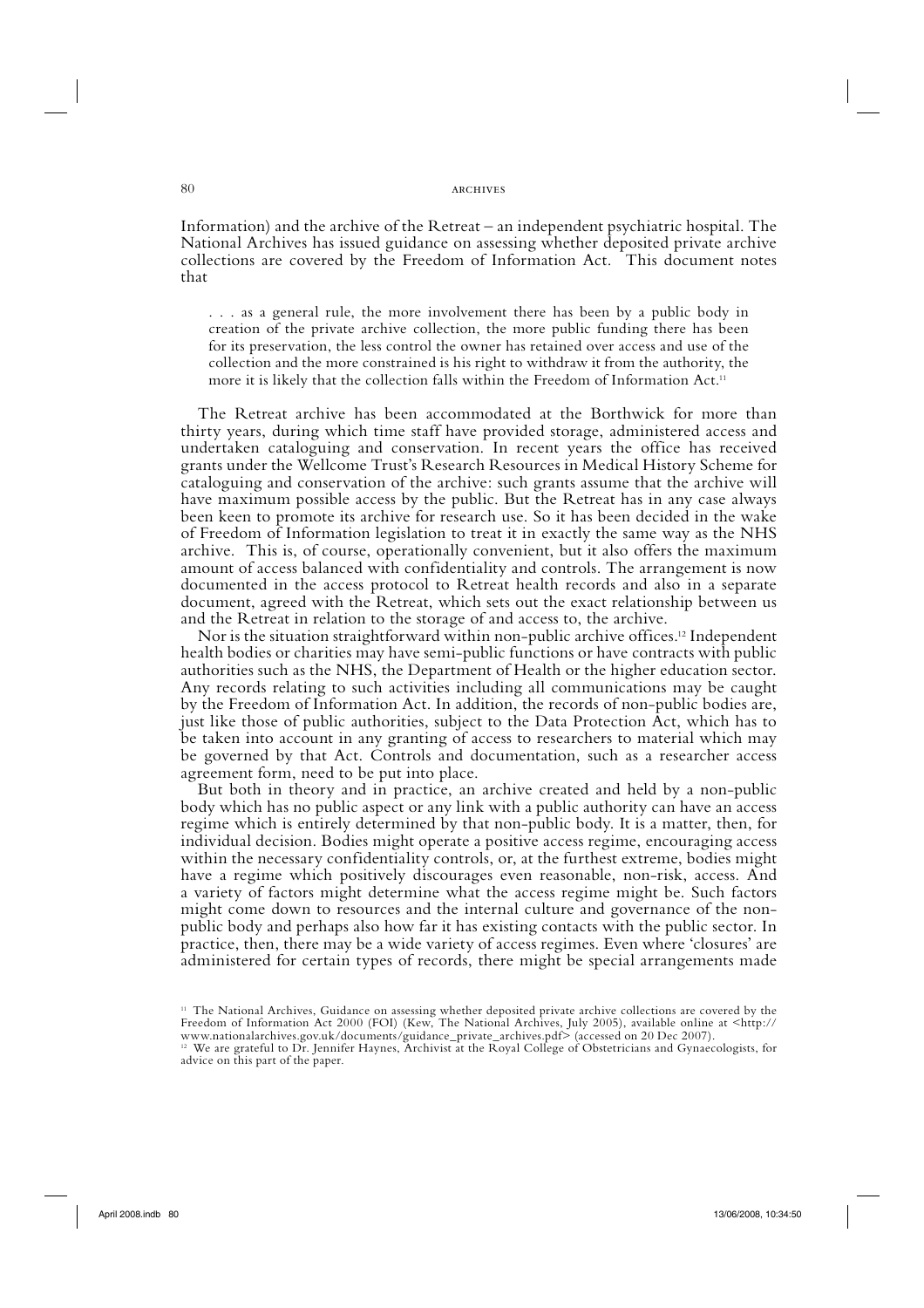for *bona fide* researchers on request – or there might simply be blanket closures made in all circumstances.

But the Freedom of Information cultural change, the move towards greater access and transparency means that, as time goes on, the maintenance of a rigidly closed archive, or one which has an access regime which is very much at odds with the provisions of the Freedom of Information Act, will become harder to defend against changed public expectations. Public pressure may force bodies, otherwise reluctant to embrace change, to adopt a more open culture. Other factors may also work towards this, for example where outside funding is sought and access is a condition of a grant award. Whatever access arrangements are put in place, it is important to agree and to document the procedures involved and maintain the balance between confidentiality controls and access provisions.

In conclusion, the Freedom of Information Act has been a good thing for health archives. It has undoubtedly opened up information which it was unreasonable to keep closed. By allowing requests for more recent material to be assessed on a case-by-case basis it provides an appropriate level of access for every application. This might be more work for us; but it also allows us as professional archivists, who know the records well, to take control in access requests and to make decisions based on our skills and knowledge. And in the final analysis, the greater culture of openness is both healthy and desirable.

*Katherine Webb*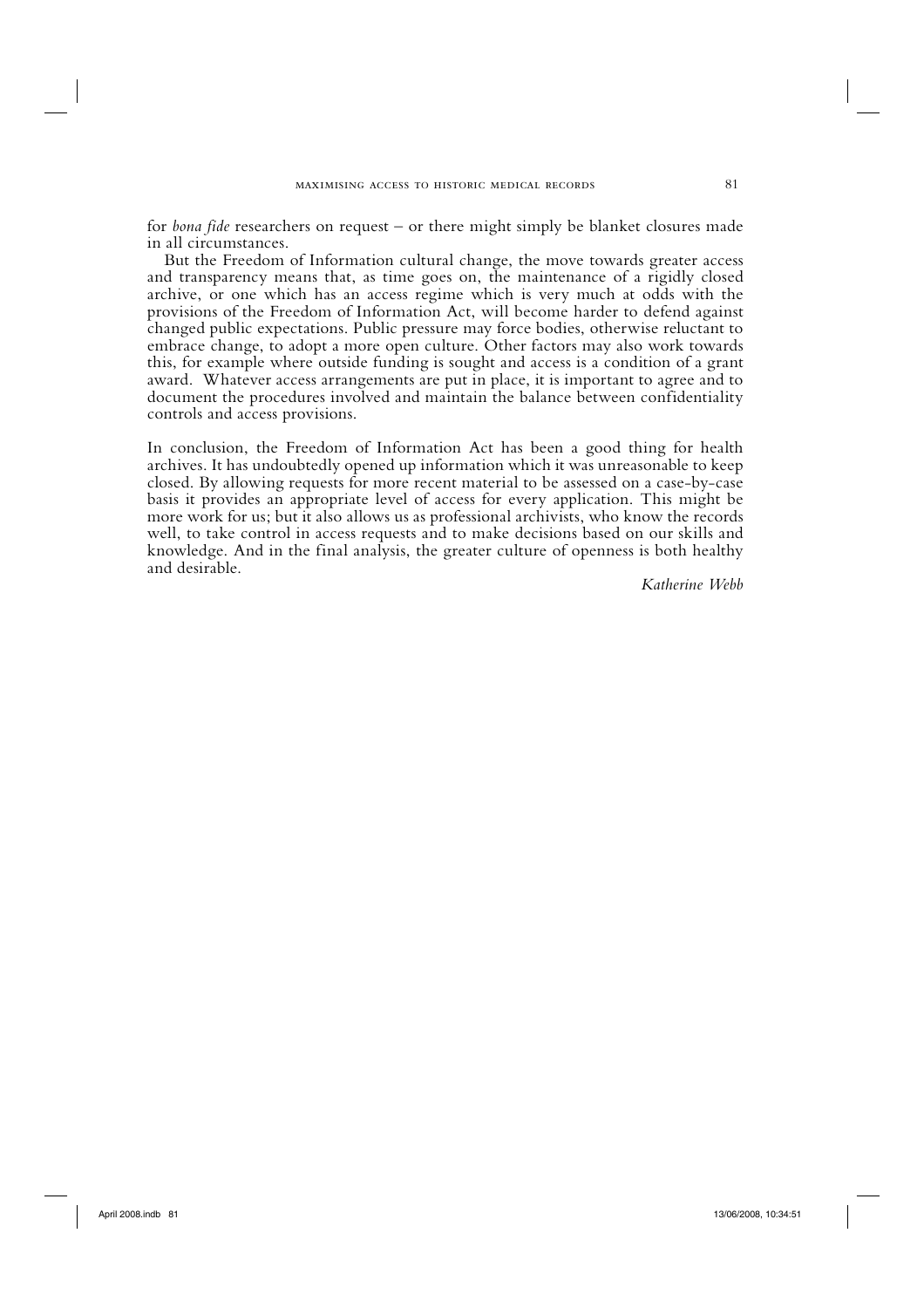## 82 archives

## Appendix 1

# **Researcher Application**

## **for access to closed sensitive and confidential personal data, in compliance with the Data Protection Act 1998**

**I** (name)

**of** (address)

## **request permission to consult** (details of records)

# **for the following research purposes**

**I understand that I shall become responsible for compliance with the Data Protection Act 1998 in relation to any processing by me of personal data obtained from the above records.**

*Please read the conditions listed overleaf and sign the Research Agreement*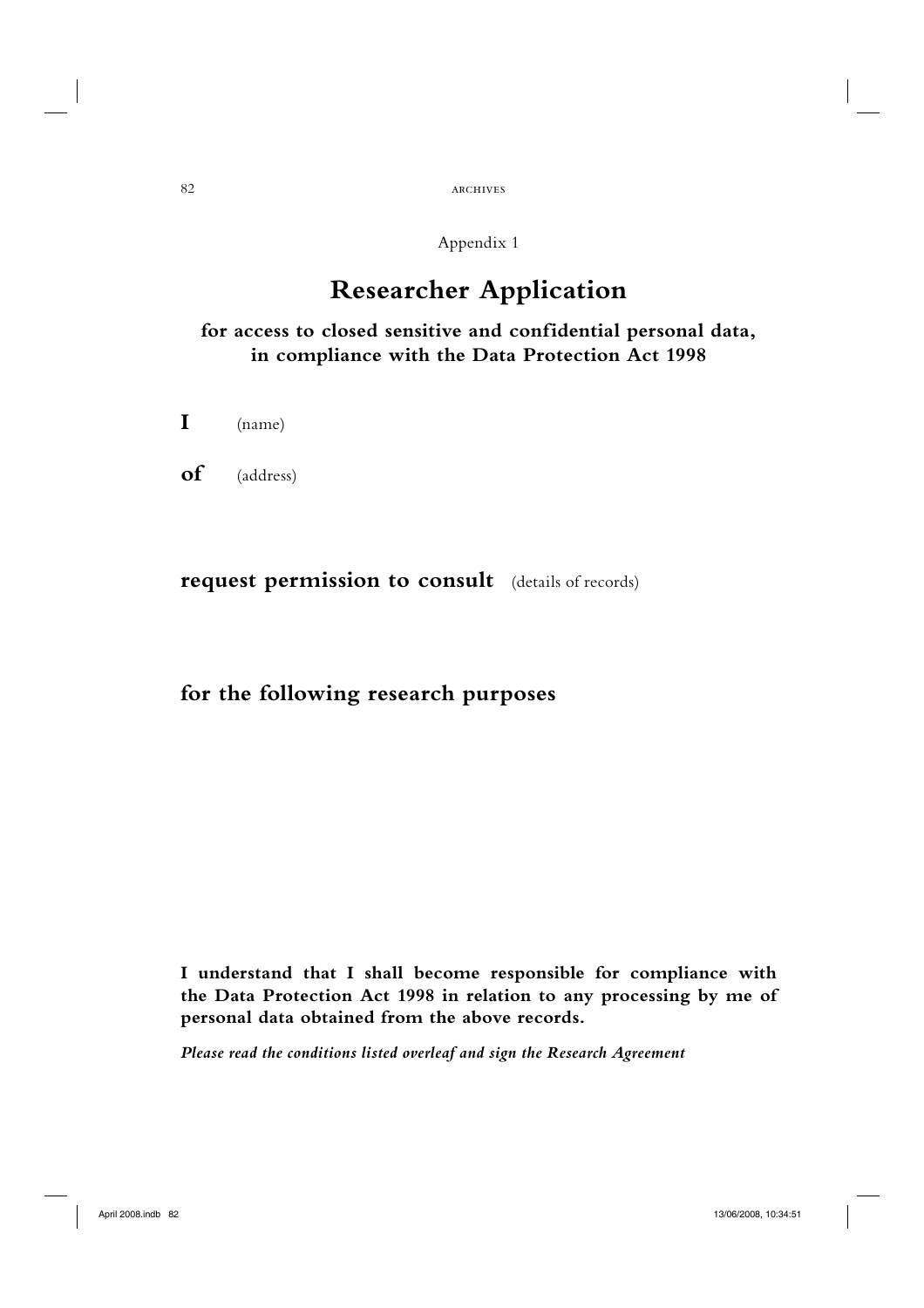Appendix 1 (back)

# **Researcher Agreement**

**for access to closed sensitive and confidential personal data, in compliance with the Data Protection Act 1998**

- **(1) My research will not be used to support measures or decisions with respect to particular individuals.**
- **(2) My research will not cause or be likely to cause substantial damage or substantial distress to any person who is the subject of those data while he or she is alive or likely to be alive (assuming a life span of 100 years).**
- **(3) I shall not make the results of my research available in a form which identifies any data subject without the consent in writing of the data subject and the data controller.**
- **(4) I understand that the processing of any personal data disclosed to me, including copying, realignment, transmission abroad and publication, is subject to the Data Protection Act and is my responsibility.**
- **(5) I have received information about the Data Protection Act and the relevant conditions within it which relate to research access to data.**

| Signed | (Researcher)                  |
|--------|-------------------------------|
| Date   |                               |
| Signed | (for the Borthwick Institute) |
| Date   |                               |